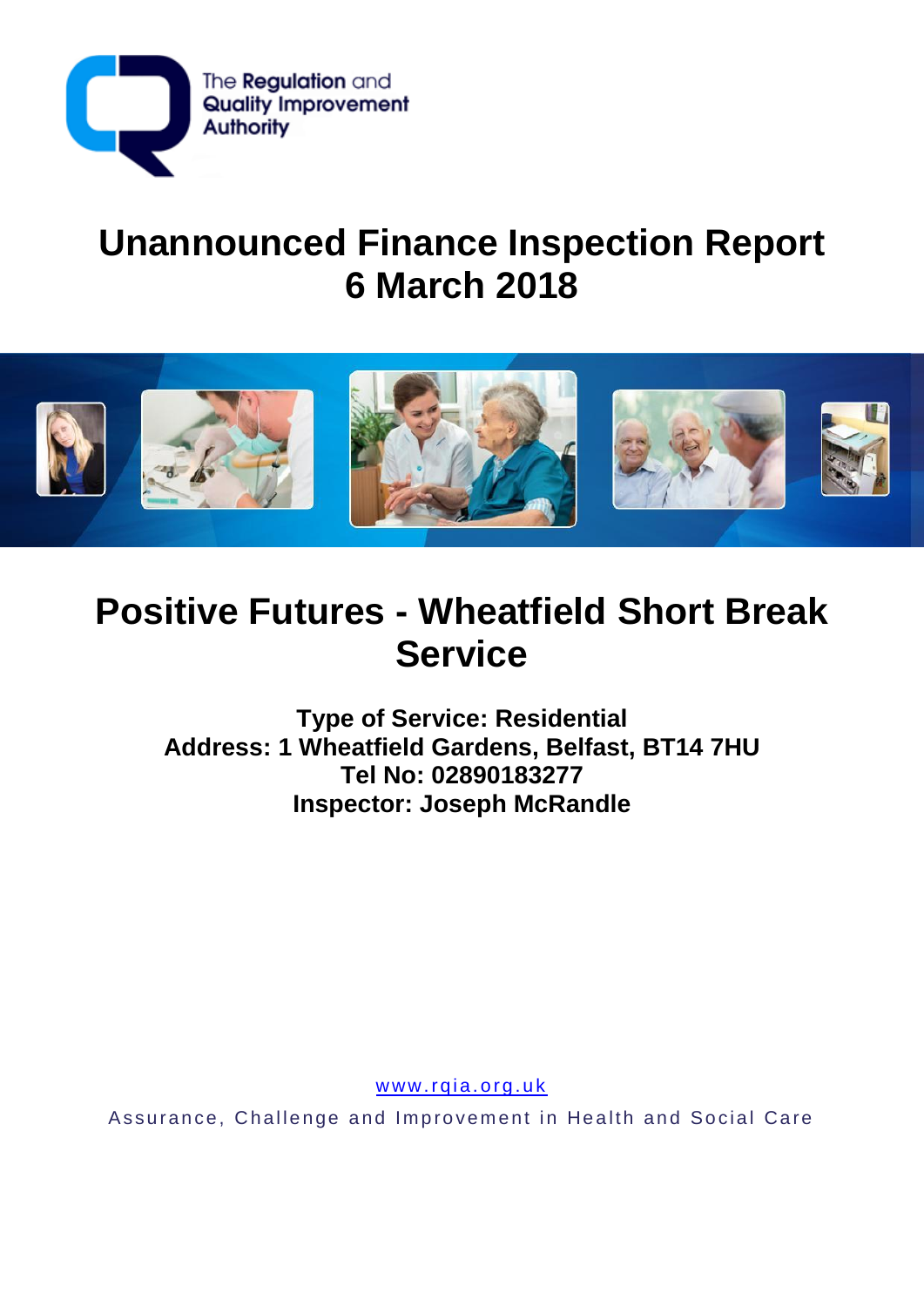It should be noted that this inspection report should not be regarded as a comprehensive review of all strengths and areas for improvement that exist in the service. The findings reported on are those which came to the attention of RQIA during the course of this inspection. The findings contained within this report do not exempt the service from their responsibility for maintaining compliance with legislation, standards and best practice.

### **1.0 What we look for**



## **2.0 Profile of service**

This is a residential care home with five beds that provides short respite breaks for adults who have a learning disability.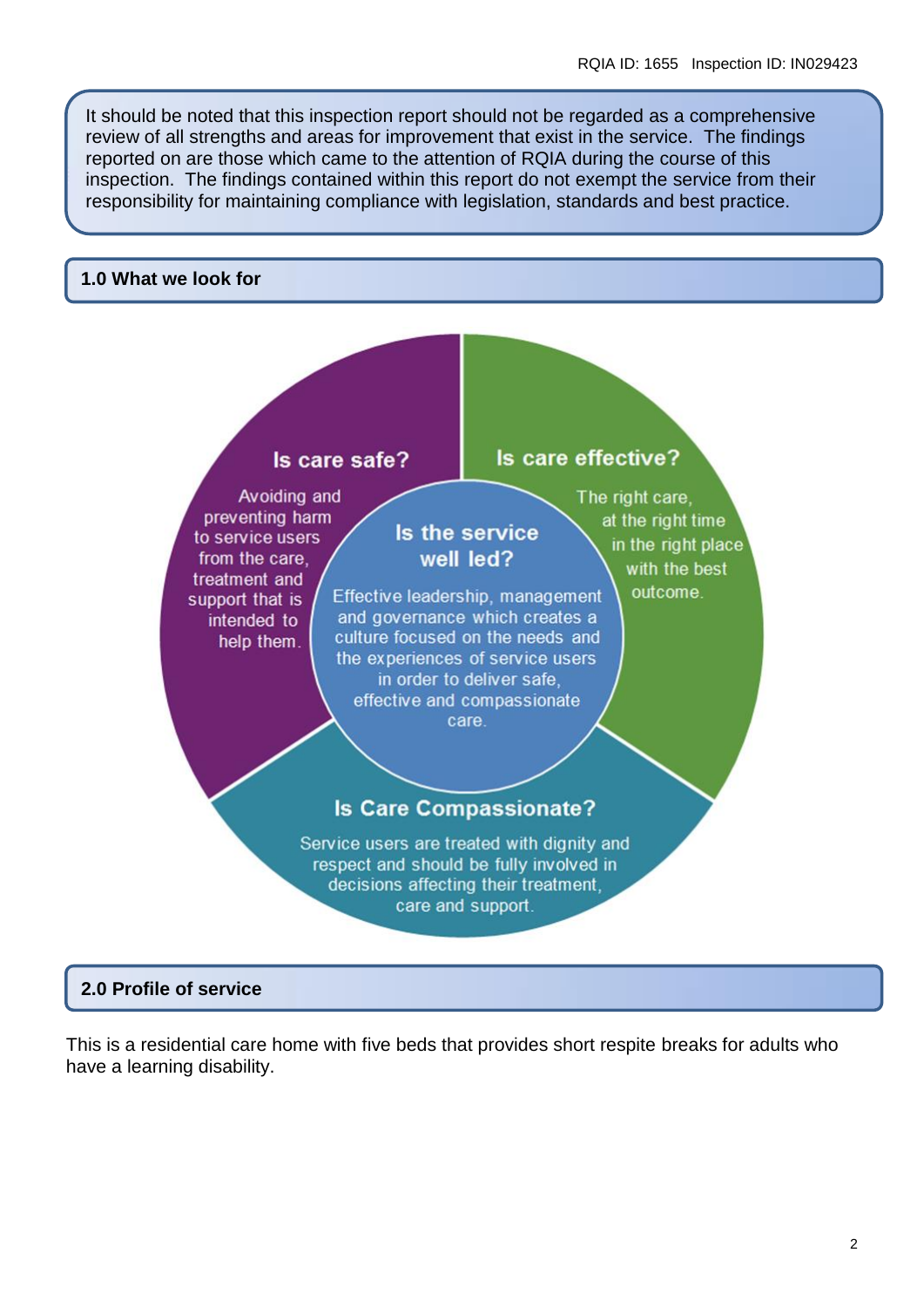## **3.0 Service details**

| <b>Organisation/Registered Provider:</b><br><b>Positive Futures</b><br>Responsible Individual(s):<br><b>Agnes Philomena Lunny</b> | <b>Registered Manager:</b><br><b>Bernice Kelly</b> |
|-----------------------------------------------------------------------------------------------------------------------------------|----------------------------------------------------|
| Person in charge at the time of inspection:<br><b>Bernice Kelly</b>                                                               | Date manager registered:<br>01/04/2005             |
| Categories of care:<br><b>Residential Care (RC)</b><br>LD - Learning Disability<br>LD $(E)$ – Learning disability – over 65 years | Number of registered places:<br>5                  |

## **4.0 Inspection summary**

An unannounced inspection took place on 6 March 2018 from 10.15 to 12.00 hours. One resident was residing at the home at the time of the inspection.

This inspection was underpinned by The Residential Care Homes Regulations (Northern Ireland) 2005 and the DHSSPS Residential Care Homes Minimum Standards, August 2011.

The inspection assessed progress with any areas for improvement identified since the last finance inspection and to determine if the home was delivering safe, effective and compassionate care and if the service was well led.

Evidence of good practice was found in relation to: providing a place for residents to deposit items for safekeeping, the controls surrounding the safe place, reviewing the financial policies and procedures within the recommended time period, the recording of residents' possessions when admitted to the home and discharged from the home, facilitating journeys on behalf of residents, offering support to residents for managing their own finances, support agreements in place with residents, recording transactions undertaken on behalf of residents and retaining receipts from these transactions.

The registered manager stated that records for residents for which no consent was provided could not be accessed during the inspection. As no consent was provided for the resident staying at the home at the time of the inspection, no access to their records was permitted.

No areas requiring improvement were identified during the inspection.

The findings of this report will provide the home with the necessary information to assist them to fulfil their responsibilities, enhance practice and residents experience.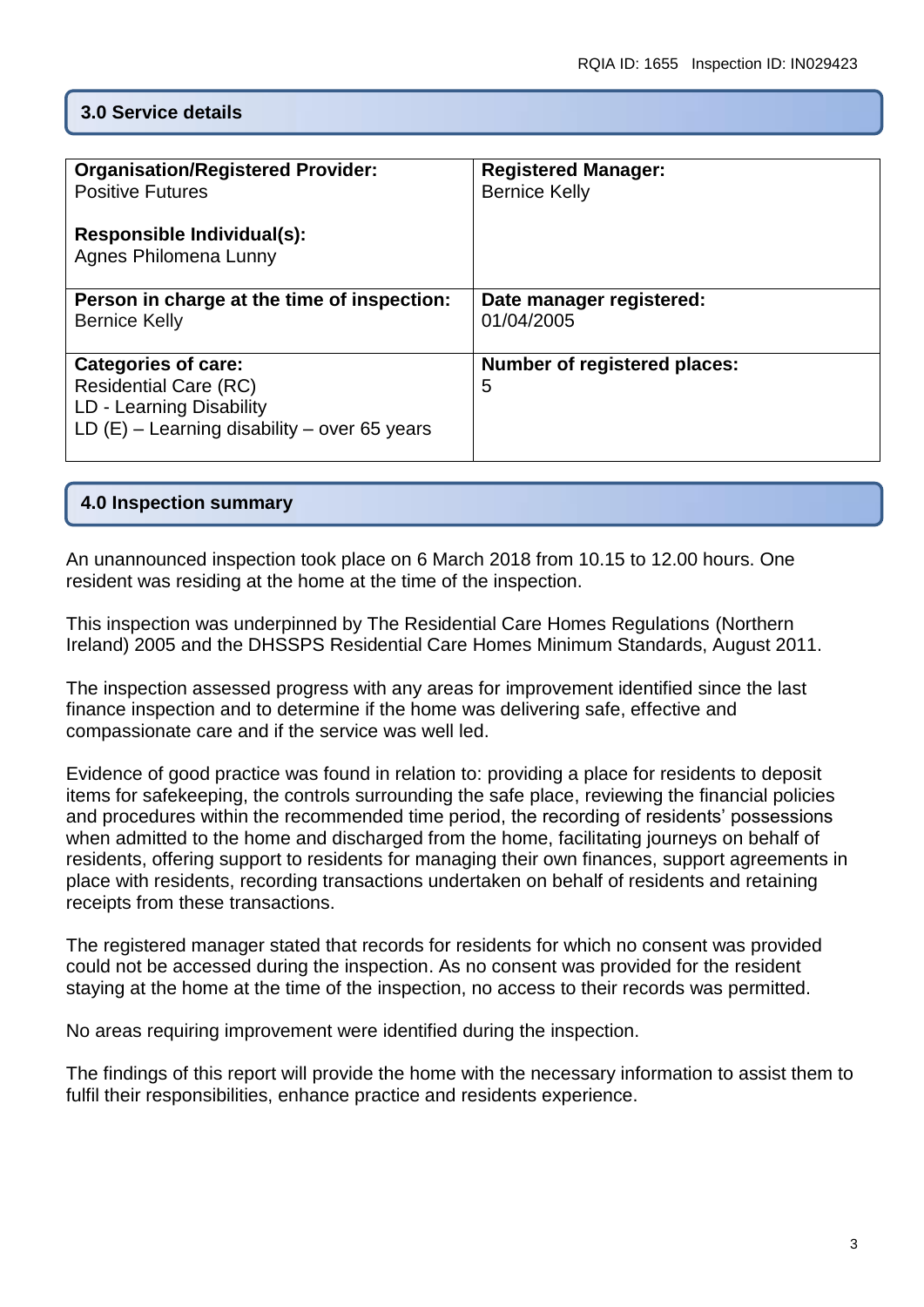## **4.1 Inspection outcome**

|                                       | <b>Regulations</b> | <b>Standards</b> |
|---------------------------------------|--------------------|------------------|
| Total number of areas for improvement |                    |                  |

This inspection resulted in no areas for improvement being identified. Findings of the inspection were discussed with Bernice Kelly, registered manager, as part of the inspection process and can be found in the main body of the report.

Enforcement action did not result from the findings of this inspection.

## **4.2 Action/enforcement taken following the most recent Medicines Management inspection dated 24 January 2018**

The most recent inspection of the home was an unannounced medicines management inspection. There were no areas for improvement identified as a result of the inspection.

## **5.0 How we inspect**

Prior to the inspection a range of information relevant to the service was reviewed. This included the following records: recent written and verbal communication received since previous medicines management inspection, notifiable events submitted in relation to finance issues, there were no financial issues identified. The inspector from the previous inspection was contacted who confirmed that there were no issues to follow up.

During the inspection the inspector met with the registered manager.

The following records were examined during the inspection:

- the residents' guide
- one resident's finance file
- copy of one resident's support agreement
- a sample of records of purchases undertaken on behalf of one resident
- a sample of records of monies deposited at the home on behalf of one resident
- records of personal possessions for one resident.

The findings of the inspection were provided to the person in charge at the conclusion of the inspection.

## **6.0 The inspection**

## **6.1 Review of areas for improvement from the most recent inspection dated 24 January 2018**

The most recent inspection of the home was an unannounced medicines management inspection. There were no areas for improvement identified as a result of the inspection.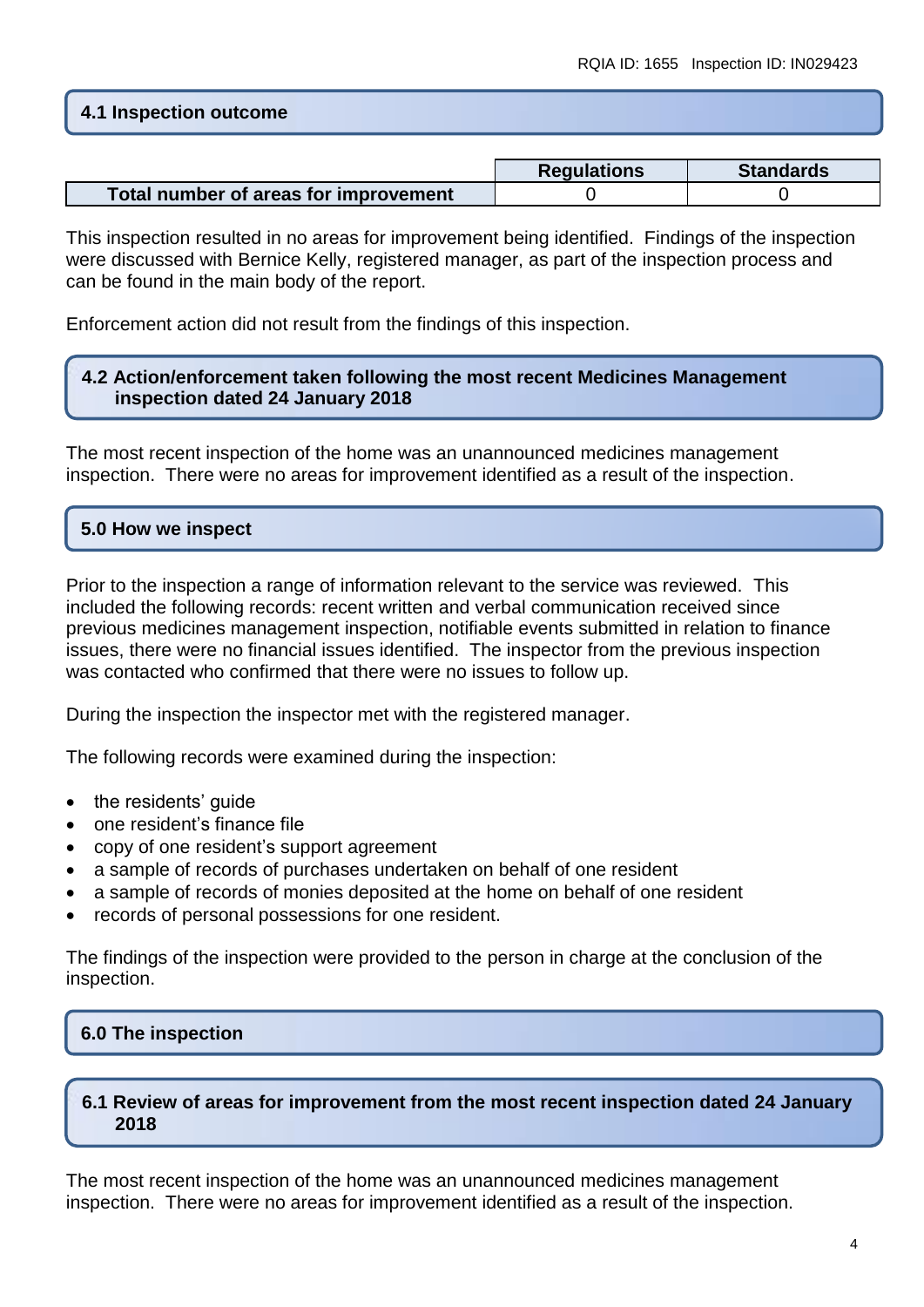## **6.2 Review of areas for improvement from the last finance inspection.**

The home has not previously received an RQIA finance inspection.

## **6.3 Inspection findings**

## **6.4 Is care safe?**

**Avoiding and preventing harm to patients and clients from the care, treatment and support that is intended to help them.**

A safe place was provided within the home for the retention of residents' monies and valuables. At the time of the inspection there were satisfactory controls around the physical location of the safe place and the staff members with access. Monies were held on behalf of one resident. The registered manager gave assurances that the recording of the transactions and the balance of the resident's monies held were accurate and up to date. This could not be evidenced by RQIA during the inspection due to the issue of consent.

The registered manager offered to forward to RQIA a sample of the resident's records once they had been redacted. As the inspection process includes providing assurances that the records of monies held on the day agreed to the actual monies held, this offer was declined by the inspector.

No valuables were held on behalf of residents at the time of the inspection.

Discussion with the registered manager confirmed that members of staff involved in managing residents finances had received training in relation to adult safeguarding.

Policies and procedures for the management and control of residents' finances were in place at the time of the inspection. The policies reflected the procedures currently operated at the home in relation to managing residents' finances. As in line with standard 21 of the Residential Care Homes Minimum Standards (2011) the date the policies were issued and the date of the most recent review of the policies were recorded. The review dates for the policies were within the recommended three yearly review period.

Discussion with staff confirmed that there were no finance related restrictive practices in place for any resident.

#### **Areas of good practice**

There were examples of good practice found in relation to providing a place for residents to deposit items for safekeeping, the controls surrounding the safe place and reviewing the financial policies and procedures within the recommended time period.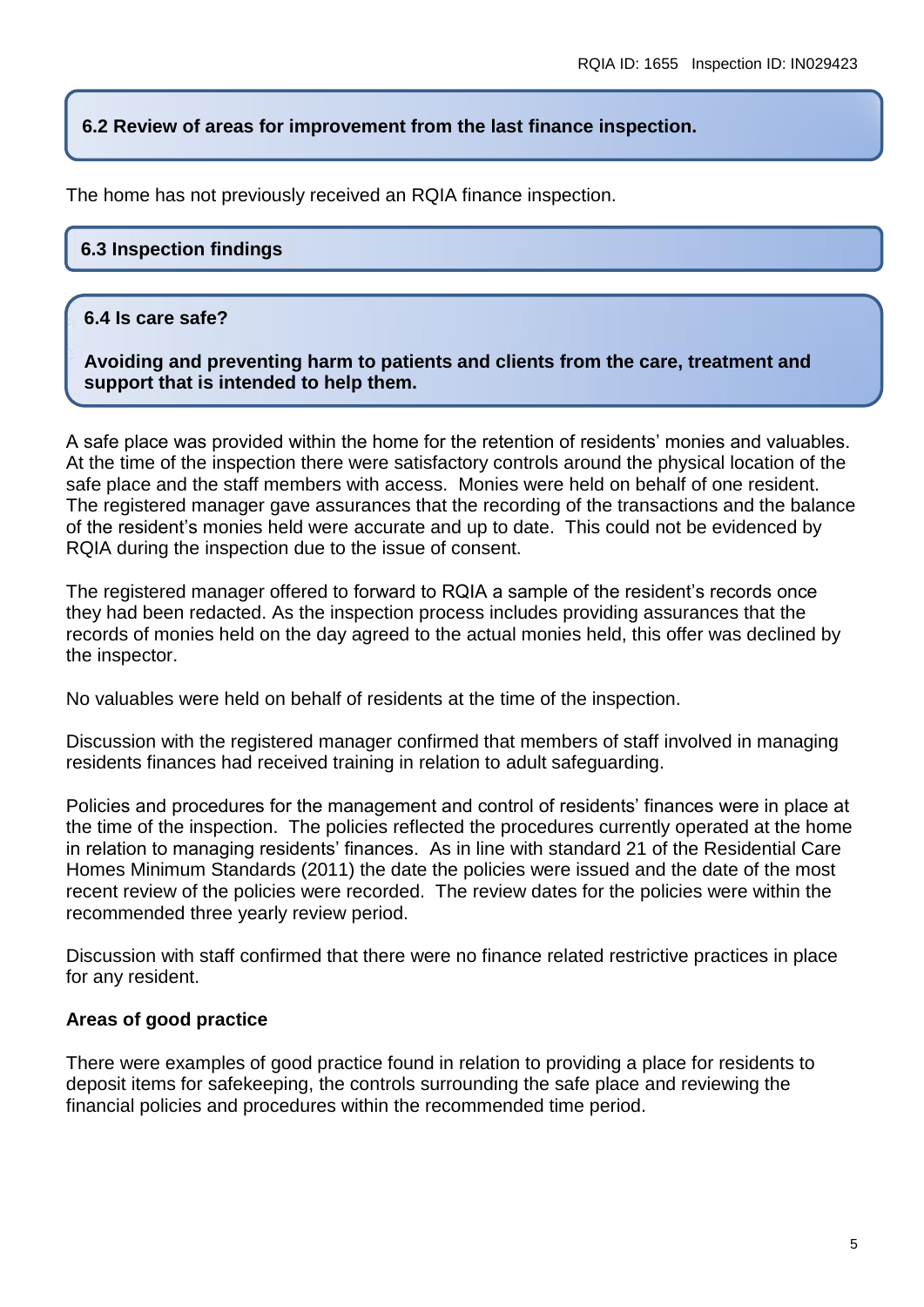## **Areas for improvement**

No areas for improvement were identified during the inspection.

|                                       | <b>Regulations</b> | <b>Standards</b> |
|---------------------------------------|--------------------|------------------|
| Total number of areas for improvement |                    |                  |

## **6.5 Is care effective?**

## **The right care, at the right time in the right place with the best outcome.**

Discussion with the registered manager confirmed that no member of staff at the home acted as an appointee for any resident, i.e. a person authorised by the Social Security Agency to receive and manage the social security benefits on behalf of an individual. Discussion with the registered manager also confirmed that no member of staff acted as an agent for any resident, i.e. a person authorised by a resident or their representative to collect social security benefits on the resident's behalf.

Discussion with staff and review of records confirmed that reconciliations between the monies held on behalf of residents and the records of monies held were undertaken on a regular basis. Records of reconciliations of the resident's monies held at the time of the inspection could not be evidenced by RQIA due to the issue of consent.

Discussion with staff confirmed that an inventory of residents' property was maintained when residents were admitted to the home. A sample of records for the resident in the home at the time of the inspection could not be reviewed due to the issue of consent. A sample of records for a previous resident, for whom consent was obtained for their records to be shared, was provided by the registered manager. A review of the file showed that in line with good practice the records were updated at admission and when the resident was discharged from the home. The records were signed by the resident's representative and a representative from the home.

Discussion with staff confirmed that no bank accounts were managed on behalf of residents. Review of records and discussion with staff also confirmed that a residents' comfort fund was not in place at the home.

## **Areas of good practice**

There were examples of good practice found in relation to the recording of residents' possessions when admitted and discharged from the home.

#### **Areas for improvement**

No areas for improvement were identified during the inspection.

|                                       | <b>Regulations</b> | <b>Standards</b> |
|---------------------------------------|--------------------|------------------|
| Total number of areas for improvement |                    |                  |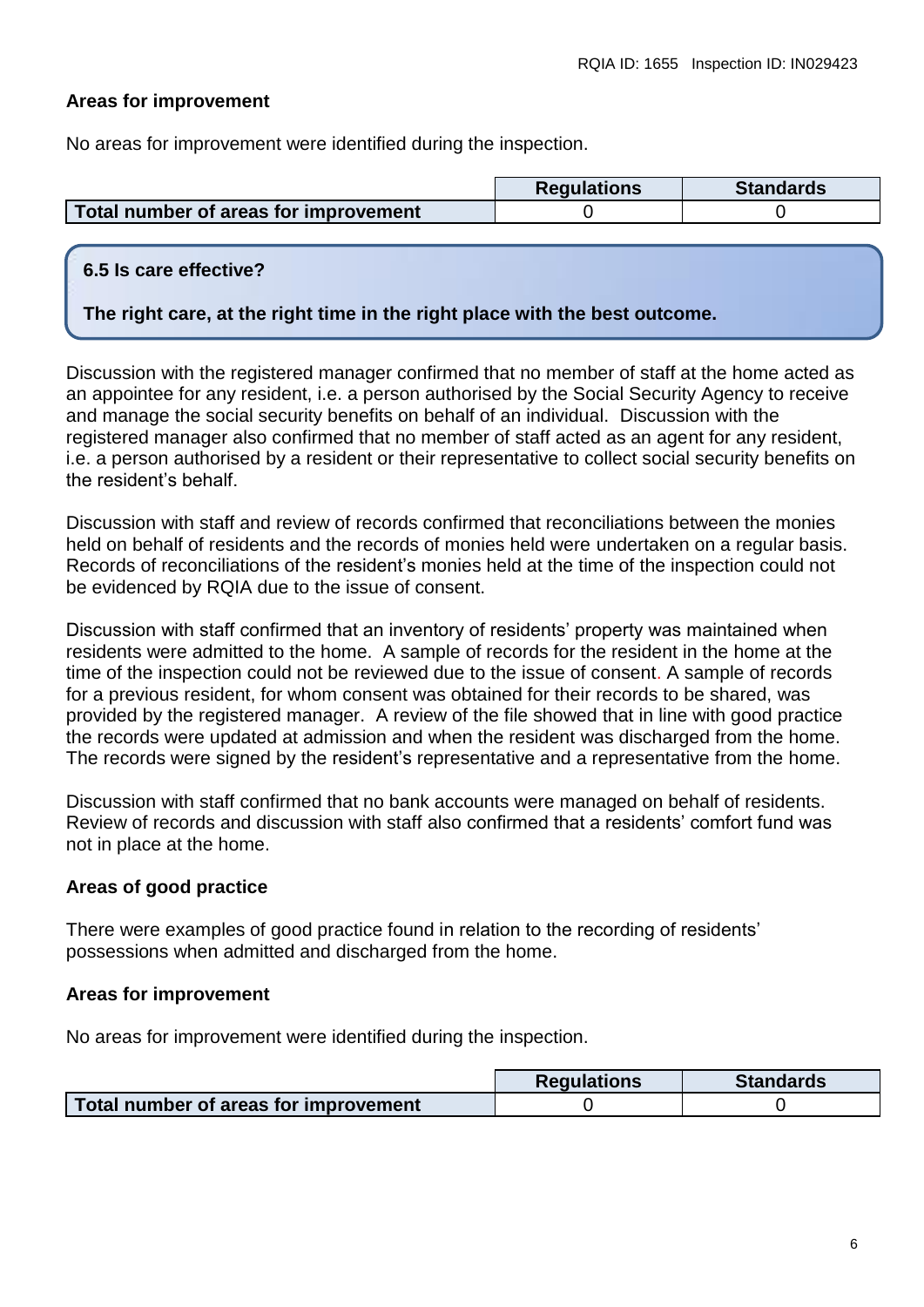## **6.6 Is care compassionate?**

## **Patients and clients are treated with dignity and respect and should be fully involved in decisions affecting their treatment, care and support.**

The home did not provide a transport scheme at the time of the inspection. Discussion with staff confirmed that alternative arrangements were in place to support residents wishing to undertake journeys; this included the use of taxis which were paid for by the residents or their representatives.

Discussion with staff confirmed that arrangements were in place to offer support to residents when managing their own monies.

## **Areas of good practice**

There were examples of good practice in relation to: facilitating journeys on behalf of residents and offering support to residents for managing their own finances.

## **Areas for improvement**

No areas for improvement were identified during the inspection.

|                                       | <b>Requlations</b> | <b>Standards</b> |
|---------------------------------------|--------------------|------------------|
| Total number of areas for improvement |                    |                  |

## **6.7 Is the service well led?**

**Effective leadership, management and governance which creates a culture focused on the needs and experience of service users in order to deliver safe, effective and compassionate care.**

No records of fees paid by residents were available at the time of inspection. Discussion with the registered manager confirmed that fees were agreed between the Health and Social Care Trust and residents' representatives.

Discussion with the registered manager confirmed that support agreements were issued to residents on admission to the home. RQIA could not review the support agreement for the resident residing at the home at the time of the inspection due to the issue of consent. A review of a file for a previous resident, for whom consent was obtained for their records to be shared, showed that the relevant terms and conditions were detailed within the support agreement. The support agreement reviewed was signed by the resident's relative and a representative from the home.

Review of records and discussion with staff confirmed that personal finance transaction sheets were maintained for each resident. The sheets were used to record the details of purchases undertaken on behalf of residents and to record amounts of monies deposited at the home on behalf of residents at admission. Discussion with staff also confirmed that essential items e.g. toiletries were purchased by residents' representatives.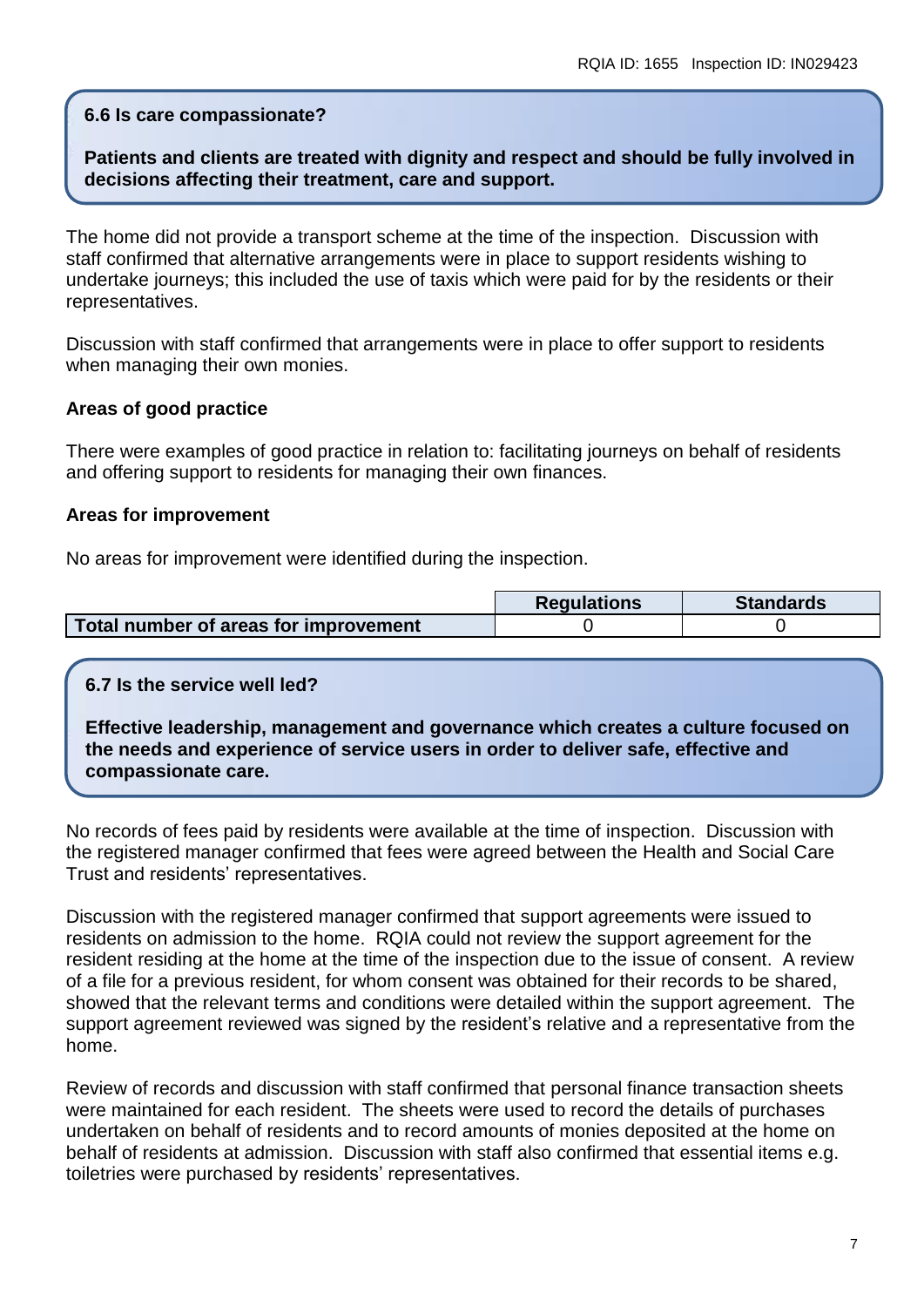RQIA could not review the records of transactions undertaken on behalf of the resident residing at the home at the time of the inspection due to the issue of consent. The registered manager offered to forward to RQIA a sample of the resident's records once they had been redacted. As the full details of the resident's transactions would need to be shown, this offer was declined by the inspector.

A review of records of two purchases undertaken by members of staff on behalf of a previous resident, for whom consent was obtained for their records to be shared, showed that in line with good practice the details of the purchases, the date and the amount of the purchases were recorded on the transaction sheets. Two signatures were recorded against each entry in the transaction sheets. Receipts from the purchases were available at the time of the inspection. Good practice was observed as monies handed back to the resident's representative when the resident was discharged from the home were recorded on the transaction sheets. The entries were signed by a representative from the home and the resident's representative.

## **Areas of good practice**

There were examples of good practice found in relation to: support agreements in place with residents, recording transactions undertaken on behalf of residents and retaining receipts from transactions.

## **Areas for improvement**

No areas for improvement were identified during the inspection.

|                                       | <b>Regulations</b> | <b>Standards</b> |
|---------------------------------------|--------------------|------------------|
| Total number of areas for improvement |                    |                  |

## **7.0 Quality improvement plan**

There were no areas for improvement identified during this inspection, and a QIP is not required or included, as part of this inspection report.